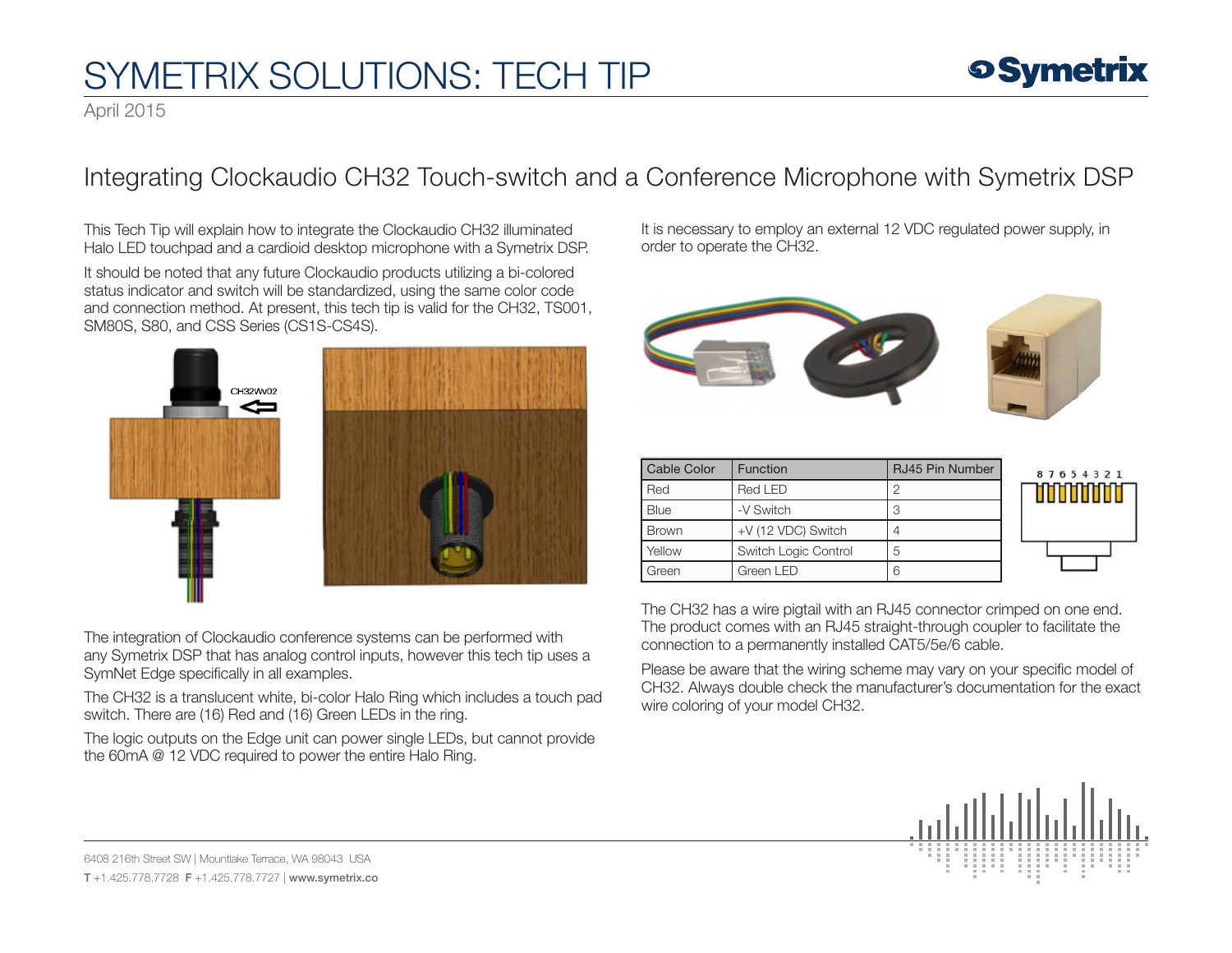## SYMETRIX SOLUTIONS: TECH TIP



April 2015

There are (3) important connections which need to be made between the CH32 and Edge.

- 1) The Ground, Red LEDs, and Green LEDs wires from the CH32 should be connected to the Edge's Logic Outputs. For this example, use Logic Output #1 for the Red LEDs and Logic Output #2 for the Green LEDs.
- 2) The Ground and Switch Control Logic wires should be connected to Edge's External Control Inputs. For this example, use External Control Input #1 for the Switch Control Logic.
- 3) Plus, minus, and ground of the audio line from the microphone should be connected to an Analog Mic/Line Input channel on Edge.

The final important connection is to an external power supply. In this example, a 12 VDC external power supply is connected across +V and –V/Ground. When the Green LEDs or the Red LEDs wire is grounded by Edge's Logic Outputs, the associated set of LEDs light. The Switch Logic Control wire will be open, or closed with respect to ground. The circuit's state is determined by toggle logic and should be connected to the Edge External Control Input.

It is the integrator's responsibility to configure (2) functions within the Edge unit:

- 1) Touching the CH32 triggers a logic function on the Switch Logic Control wire. This contact closure must be connected to an External Control Input on the Edge unit and assigned to a parameter in software such as a Latched Button, then wired into a control process such as a Flip-Flop, in order to trigger a set of presets that mute and un-mute the microphone associated with the CH32.
- 2) The presets triggered by the contact closure after touching the CH32 should also include a parameter that pulls either the Green LEDs wire or the Red LEDs wire to ground on Edge's Logic Outputs connectors.

The integrator must decide whether it is desirable for the customer to have Red LEDs lit when the conference microphone is muted, or when it is open and in use.



Then, the presets in the Edge should be configured so the proper wire is pulled to ground according to the lighting scheme the customer wishes to have.



6408 216th Street SW | Mountlake Terrace, WA 98043 USA T +1.425.778.7728 F +1.425.778.7727 | www.symetrix.co